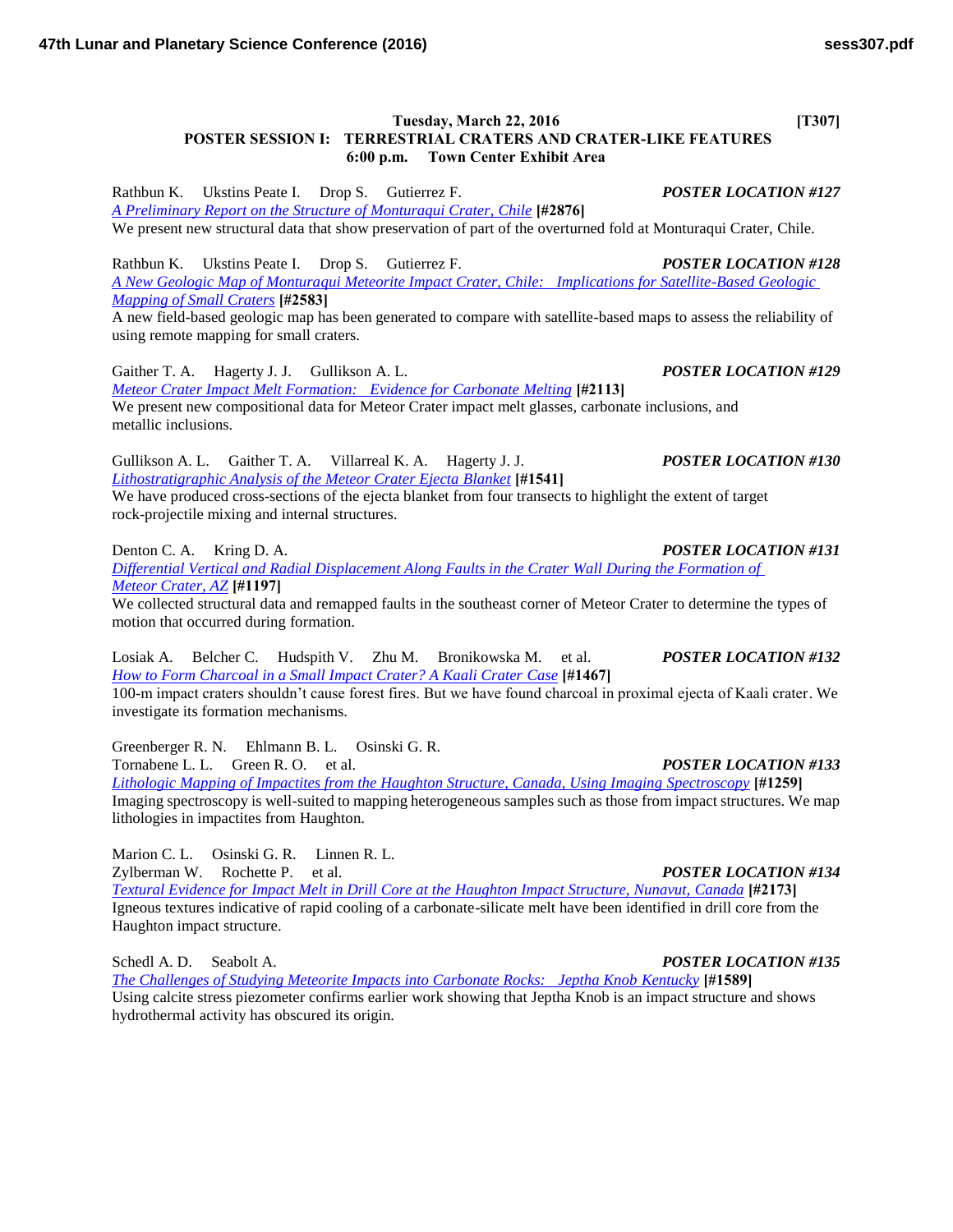## Newman J. D. Osinski G. R. *POSTER LOCATION #136*

*[Geological Mapping of the Tunnunik Impact Structure, Victoria Island, Canadian High Arctic](http://www.hou.usra.edu/meetings/lpsc2016/pdf/1591.pdf)* **[#1591]**

The first detailed study of the Tunnunik impact structure begins with the creation of a geological map from formation, fault, and impact breccia data.

Brown J. J. Spray J. G. Thompson L. M. *POSTER LOCATION #137*

*[Shock Attenuation Within the Manicouagan Impact Structure](http://www.hou.usra.edu/meetings/lpsc2016/pdf/1996.pdf)* **[#1996]** A shock attenuation study of drill core and surface samples is used in iSALE modelling of the Manicouagan impact structure.

Milam K. A. Henderson T. Steinberg R. M. Martin J. *POSTER LOCATION #138 [Shock Metamorphism of Shatter-Coned Knox Group Dolostones from the Central Uplifts of the Flynn Creek and](http://www.hou.usra.edu/meetings/lpsc2016/pdf/2504.pdf)  [Wells Creek Impact Structures](http://www.hou.usra.edu/meetings/lpsc2016/pdf/2504.pdf)* **[#2504]**

Peak broadening occurs in powder XRD patterns of shatter-coned dolostones from two complex impact craters in mid-continent North America.

Adrian D. R. King D. T. Jr. Ormo J. Petruny L. W. Hagerty J. J. et al. *POSTER LOCATION #139 [Analysis of Drill Core FC77-1 from the Flynn Creek Impact Structure, Tennessee USA](http://www.hou.usra.edu/meetings/lpsc2016/pdf/2953.pdf)* **[#2953]** The coarsening-upward trends and lack of clast mixing in this Flynn Creek drill core suggest origin by slumping or another non-aqueous depositional mechanism.

MacLagan E. A. Herd C. D. K. Walton E. L. *POSTER LOCATION #140 [Investigation of Impact Melt Clasts in Allochthonous Crater-Fill Deposits of the Steen River Impact Structure](http://www.hou.usra.edu/meetings/lpsc2016/pdf/1641.pdf)* **[#1641]** A detailed study of the impact melt clasts in the crater-fill breccia of the Steen River Impact Structure.

Mohr-Westheide T. Greshake A. Wirth R. Reimold W. U. *POSTER LOCATION #141 [Transmission Electron Microscope Studies of Platinum Group Element-Rich Micronuggets in Barberton Spherule](http://www.hou.usra.edu/meetings/lpsc2016/pdf/1875.pdf)  [Layer Samples](http://www.hou.usra.edu/meetings/lpsc2016/pdf/1875.pdf)* **[#1875]**

First results of a TEM study of three submicrometer -sized, primary PGE metal nuggets in Archean spherule layers from the Barberton Greenstone Belt, South Africa.

Nimura T. Ebisuzaki T. Maruyama S. *POSTER LOCATION #142*

*[Global Cooling and Mass Extinction at the End of the Cretaceous Period Driven by a Dark Cloud Encounter](http://www.hou.usra.edu/meetings/lpsc2016/pdf/1345.pdf)* **[#1345]** We found the evidence of a dark nebula encounter at the end of the Cretaceous period in pelagic sediment core in the deep sea floor as an iridium-rich layer.

De Marchi L. Hauser N. Reimold W. U. Crósta A. P. Braz L. *POSTER LOCATION #143 [Geological and Petrographical Characterization of the Polymict Impact Breccia of the](http://www.hou.usra.edu/meetings/lpsc2016/pdf/1120.pdf)  [Araguainha Dome, Brazil](http://www.hou.usra.edu/meetings/lpsc2016/pdf/1120.pdf)* **[#1120]**

We present the results of a detailed geological and petrographical study of the polymict impact breccias of the central uplift of Araguainha Dome.

Mougel B. Moynier F. Koeberl C. Gopel C. *POSTER LOCATION #144 [Chromium Isotope Evidence in Impact Ejecta for the Nature of the Impactors of the Sudbury and](http://www.hou.usra.edu/meetings/lpsc2016/pdf/2483.pdf)  [Vredefort Structures](http://www.hou.usra.edu/meetings/lpsc2016/pdf/2483.pdf)* **[#2483]**

We present Cr isotope data for impact ejecta related to Sudbury and Vredefort impact events, and discuss the nature of the impators at their origin.

# Deseta N. Boonsue S. *POSTER LOCATION #145*

*[Shock-Related Textures in the Core of the Central Uplift of the Vredefort Dome: Rapid Compression and](http://www.hou.usra.edu/meetings/lpsc2016/pdf/2562.pdf)  [Decompression in an Impact Regime](http://www.hou.usra.edu/meetings/lpsc2016/pdf/2562.pdf)* **[#2562]**

This study provides a detailed petrological analysis of shock-induced microtextures in impactites from the central uplift of the Vredefort Dome.